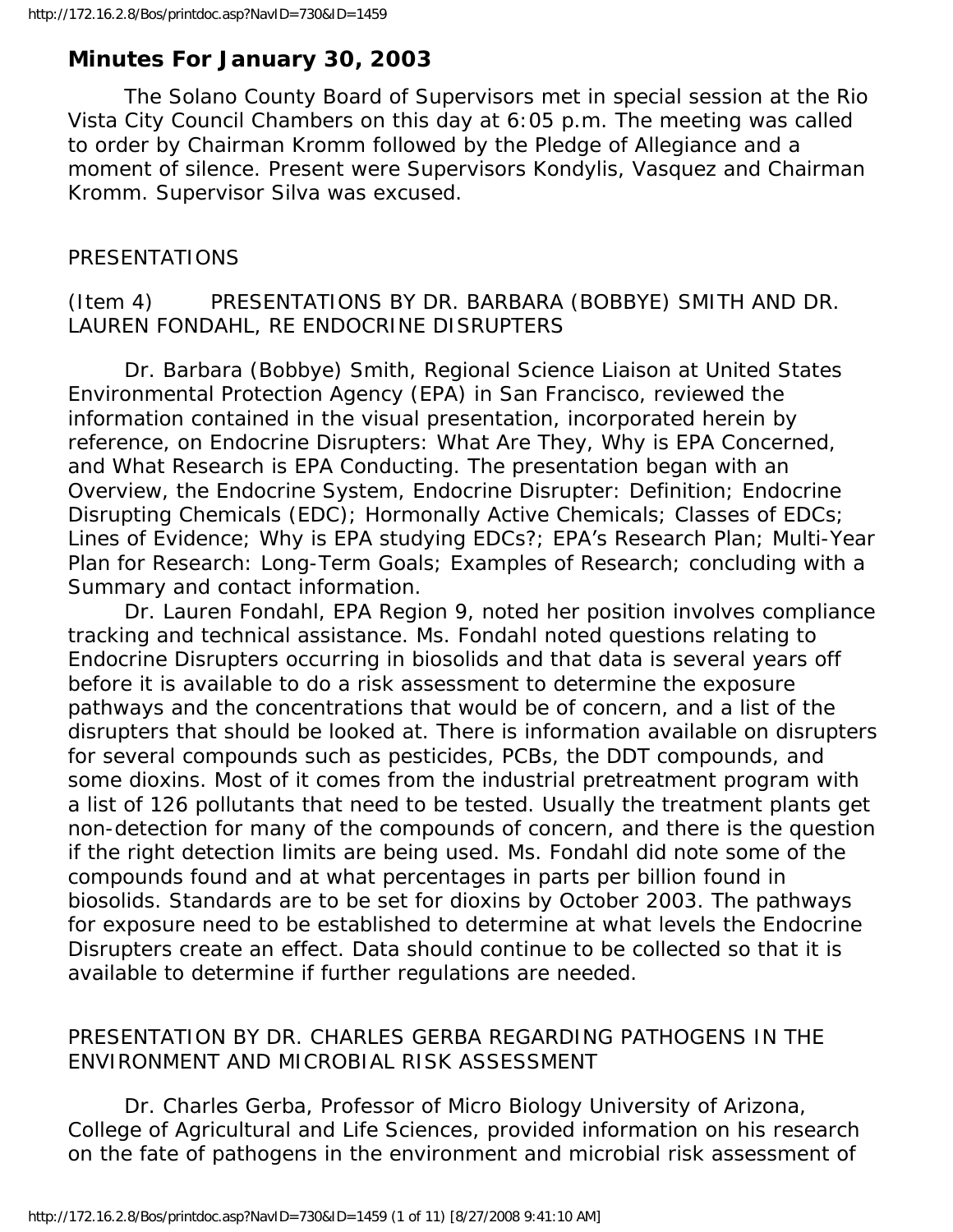biosolids. Dr. Gerba reviewed a visual presentation, incorporated herein by reference, titled Microbial Issues and Land Application of Biosolids, beginning with the Mission Statement; Current biosolids Projects of the Water Quality Center; Bacterial Concerns; bacterial Non-Concerns with Biosolids; Viruses viral concerns; Viral Concerns – Calicivirus; Viral Concerns; Parasite Concerns; Risk Assessment – Factors to Characterize the Risk; Factors Affecting Significance of Exposure: Evaluation of Bioaerosols from Land Applied Biosolids; Land Application of Biosolids; the Tucson Operation; the Mojave Arizona Operation; Solano County Operation; Unloading; Aerosol Samplers; Experimental Design; Indicator Microorganisms; Key Concept – Emission Rate; Conclusions; The Staphylococcus Story Facts and Allegations; and the Research Findings at the University of Arizona.

#### PRESENTATION BY DR. ALBERT PAGE RE THE FATE OF TRACE ELEMENTS WHEN APPLIED TO SOILS FROM BIOSOLIDS

 Dr. Albert Page, University of California, Riverside, Department of Soil and Environmental Science, presented a visual presentation titled "Are Standards for Metals Applied to Soil from Municipal Sewage Sludge Adequate to Protect Human Health and the Environment", incorporated herein by reference. The presentation began with Trace elements, Trace Elements (Metals) of Concern Associated with Agricultural Operations; Are Current Federal Regulations Adequate? Conflicting Points of View; Criteria for the Development of Regulations; Typical Dose-Response Curve; Standards for Total Metals Applications to Agricultural Soils From Municipal Sewage Sludge; Maximum Biosolids Loading According to Current Regulations/Guidelines; Metals Concentrations for Biosolids; Trends in Metal Concentrations of Sewage Sludge Over Time from USA Municipal Treatment Plants; Concentrations of Trace Elements in California Soils; Trends in Disposal/Reuse of Biosolids; and a Summary.

#### PRESENTATION BY DR. RUFUS CHANEY RE METALS AND PCB'S IN BIOSOLIDS AND THEIR IMPACT TO PLANTS AND HUMAN HEALTH

 Dr. Rufus Chaney, Environmental Chemistry Laboratory, United States Department of Agriculture-Agricultural Research Service, began his presentation "Beneficial Use of Biosolids in Agriculture and Horticulture and Why Rules Provide Needed Protections" with Two Ways to Set Limits for Metals and Organics in Biosolids for Beneficial Use; on Cropland, Advances in Beneficial Use-Advances after 30 Years and Research and Development; Soil-Plant Barrier; Complex Equilibria of Metal Ions with Components of Soil Environment; Pathway for Risk Assessment of Soil Contaminants and Highly Exposed Individuals; Exposure Definitions; Pretreatment and Regulatory Controls; Issues in Metals Persistence; Greenhouse Pot Studies Exaggerated in Phylotoxicity Risk; Addition of Zinc; Soil Test Results with Metals in Biosolids; Ohotographs of spray application method of biosolids and comparison fields;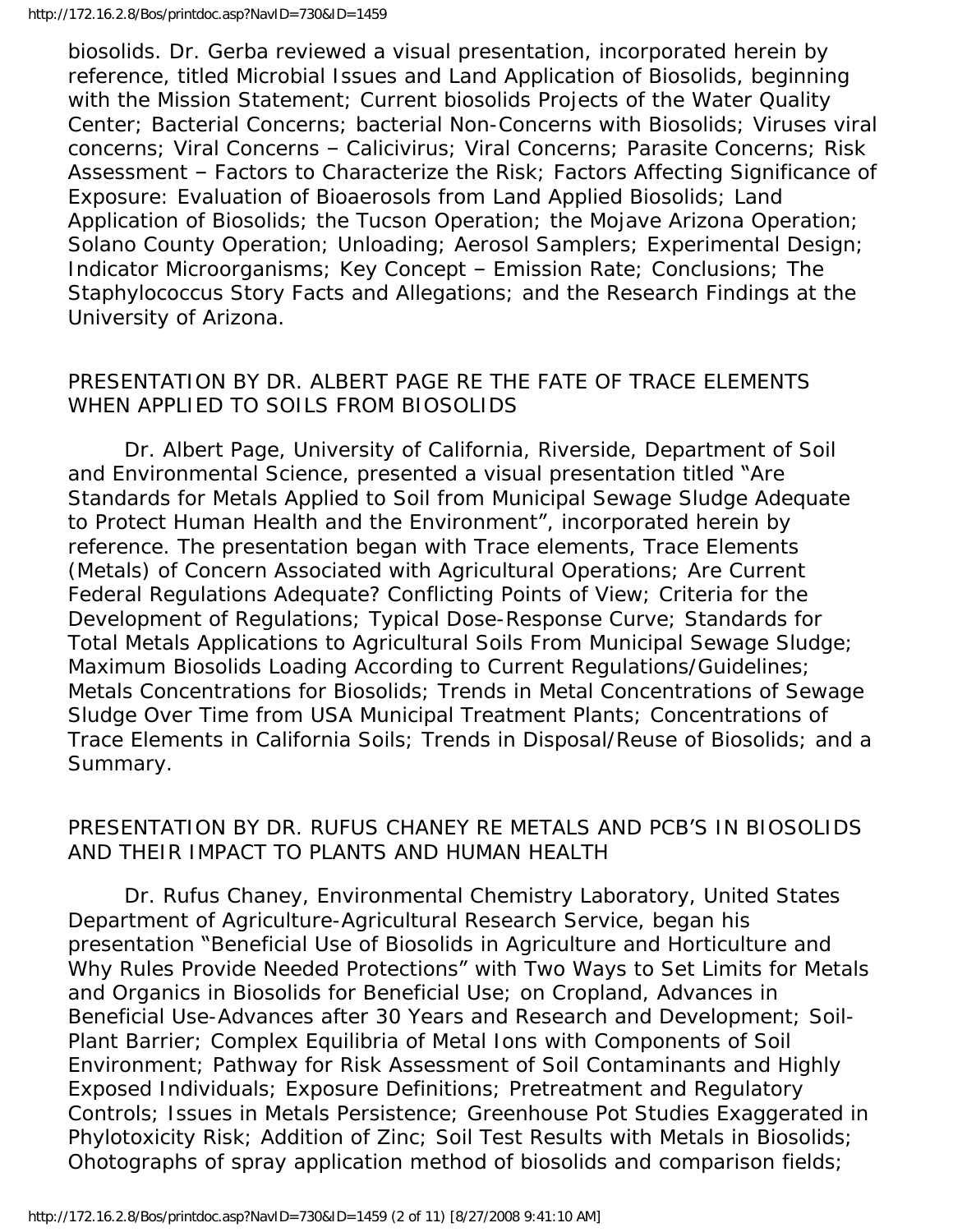Pathway 5 Tests on Surface Applied with Biosolids on Livestock Pasture; Data on Dietary Fat; Cancer Slope Factor with Pathway 5; Pathway 5 Tests; Guidelines Were Developed to Protect Against Biosolid Ingestion by Grazing Livestock; USEPA 503 Rule Provides High Protection Against Adverse Effects of Biosolids-Applied PCB's; Correct Limits for Biosolids Applied PCB's if PCB's had been included in the Final 503 Rule; Effects of Copper through Swine Waste; Pathway 5 Study Results with Various Metals; and Justification of the Federal Rule.

#### PRESENTATION BY JAY WITHERSPOON, MS RE ODOR CONTROL OPTIONS AND **STRATEGIES**

 Jay Witherspoon, MS, Global Director of Municipal Air and Permitting Services, CH2M Hill, presented a visual presentation titled "Land Application of Biosolids Odor Control Options and Strategies", incorporated herein by reference. The presentation included an Overview, Biosolids Programs – Under Pressure, Biosolids Generators Must Be Proactive; Background; Identifying and Controlling Municipal Wastewater Odors; Water Environment Research Foundation (WERF) Odor Team; WERF Odor Study – Research Team Locations; WERF Biosolids Odor Study and Other Results; Biosolids Treatment; WERF Phase 2 – Sampling Program; Treatment Sources that can Impact Biosolids Odors; Digestion; Odor Comparisons Between Dewatering Centrifuges; Time to Peak for the Reduced Sulfur Compounds – All WERF Study Plants; Cake Odor vs. Cake Bound Protein for All Plants; Land Application Odors; PaDEP Land Application Study; PaDEP Land Application Odor Findings; Odors and Health Effects; WERF Objectives; Some Findings; Biosolids Odor Control Approaches and Strategies; Treatment Plant Operations; Source Control; Environmental Management Solutions (EMS) and Site Management; Benefits of EMS; the National Biosolids Partnerships (NBP) has Set the Tone for Improved Biosolids Management; NBP Activities/Materials are Integrated to Assist Agencies; the EMS Program Approach is Broken Down into 5 Areas; Site Odor Control; and Conclusions.

## PUBLIC QUESTIONS AND ANSWERS

1. For Mr. Witherspoon. What is in an odor? Does smelling it mean that you are inhaling aerosolized components of sludge – pathogens, metals, etc?

 Mr. Witherspoon noted odor is more like a dye, and does not know if the secondary pollutants are being carried with the odor or if the odor itself is just an indicator. The studies indicate that the odor indicates the movement of air from that site to that location.

2. For Dr. Gerba. The JEQDOWD et. al. 2000 Article that you co-authored was brought up at a past meeting. It was a theoretical modeling paper. How are the conclusions now seen in the context of your current bioaerosol data collected in Solano County?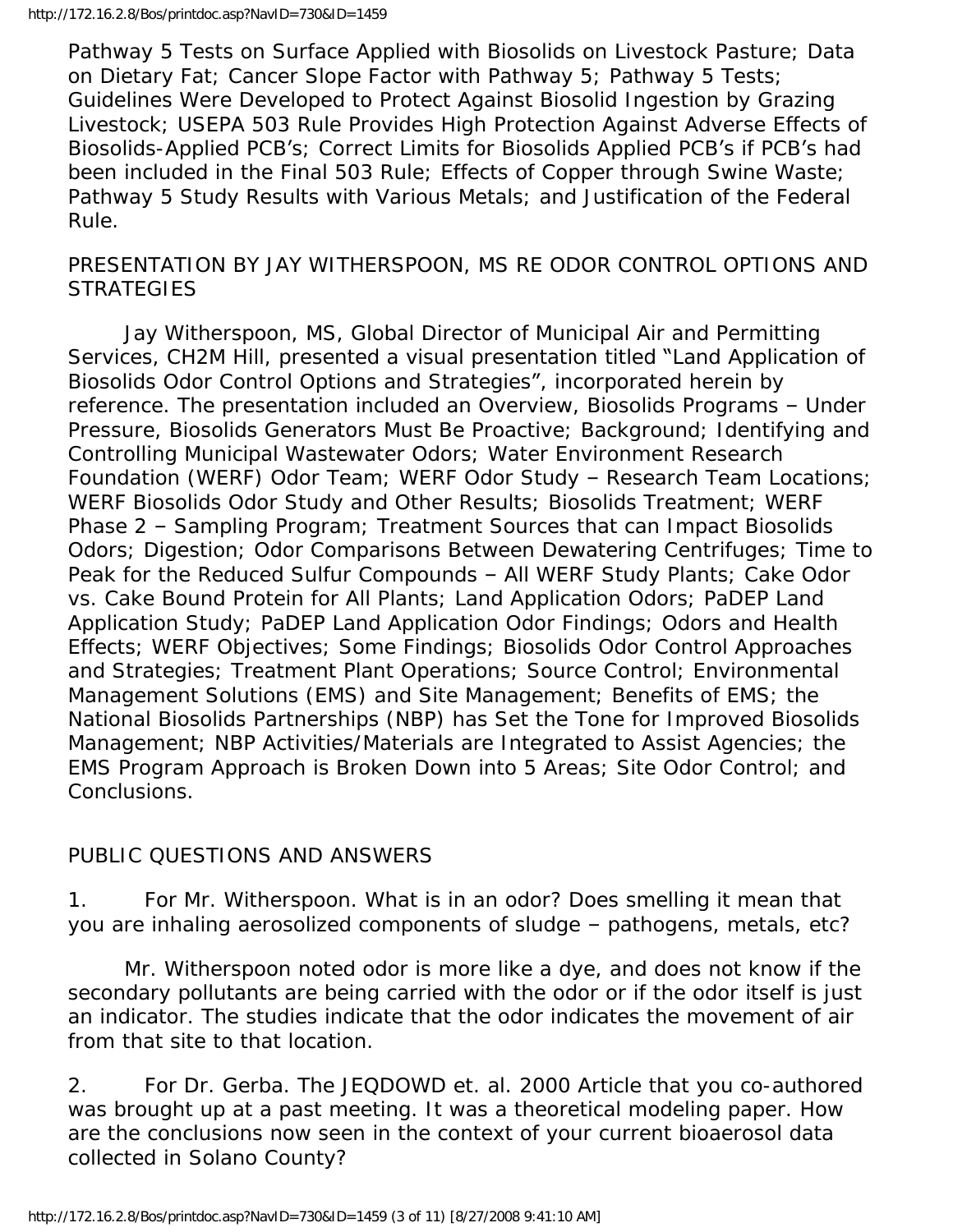Dr. Gerba noted the previous study reported was done in West Texas on the high plains, it is now considered a worst case example where biosolids were being tossed up to 150 meters on range land that was a long way from human habitation. Significant aerosol was generated within a few hundred feet of where applied. You probably would not want to use this method of application in areas were there is a lot of human habitation.

3. For Dr. Page and Dr. Chaney. If the farmer uses commercial fertilizer instead of California Biosolids, will he or she be adding more or less harmful metals to the soil? Compare the availability of metals in biosolids to metals in commercial fertilizers.

 Dr. Page noted that with the use of commercial fertilizers, with the exception of phosphate fertilizers, are very low in metals.

 Dr. Chaney noted there are 3 major sources of phosphates in the U.S., and explained the differences in cadmium in the zinc ores changing the ratios. The update is more bioavailable than it is from biosolids. You have to look at the potential food chain transfer and absorption. In that sense biosolids, in my judgement, we can not cause that risk in the U.S.

4. For Dr. Smith. How are the "common" endocrine disrupters filtered or removed from biosolids?

 Dr. Smith noted the endocrine disrupters attach to solids. EPA is testing to see if there are viable ways of partitioning to solids.

5. For Mr. Witherspoon. Why do biosolids applied fields smell when it rains even months after application?

 Mr. Witherspoon noted the biosolids dry on the surface creating a crust, the rain softens the crust allowing the odor to seep back through. I have also noted that the odor disappears after it dries again. The odor compound at that point is exhausted.

6. For Dr. Gerba. Seven months, 7 days, 24 hours per day 80,000 wet tons are aerosolized during this period. What is the consequence of exposure over time to all this foreign material to the people living in the down wind plume?

 Dr. Gerba noted the biosolids are not continuously applied in one spot, they are applied on an area maybe once or twice a year. There is no continuous exposure. The exposure is intermittent, air dilution becomes a major factor, and so exposure to the individual is probably very limited and fairly short term. Even the workers at the facility are not heavily exposed. Microorganisms die in the air, the sunlight kills them, lack of moisture kills them, and they just die off naturally. The pathogenic organisms are the ones we are concerned about. Chemicals can be carried much further distances than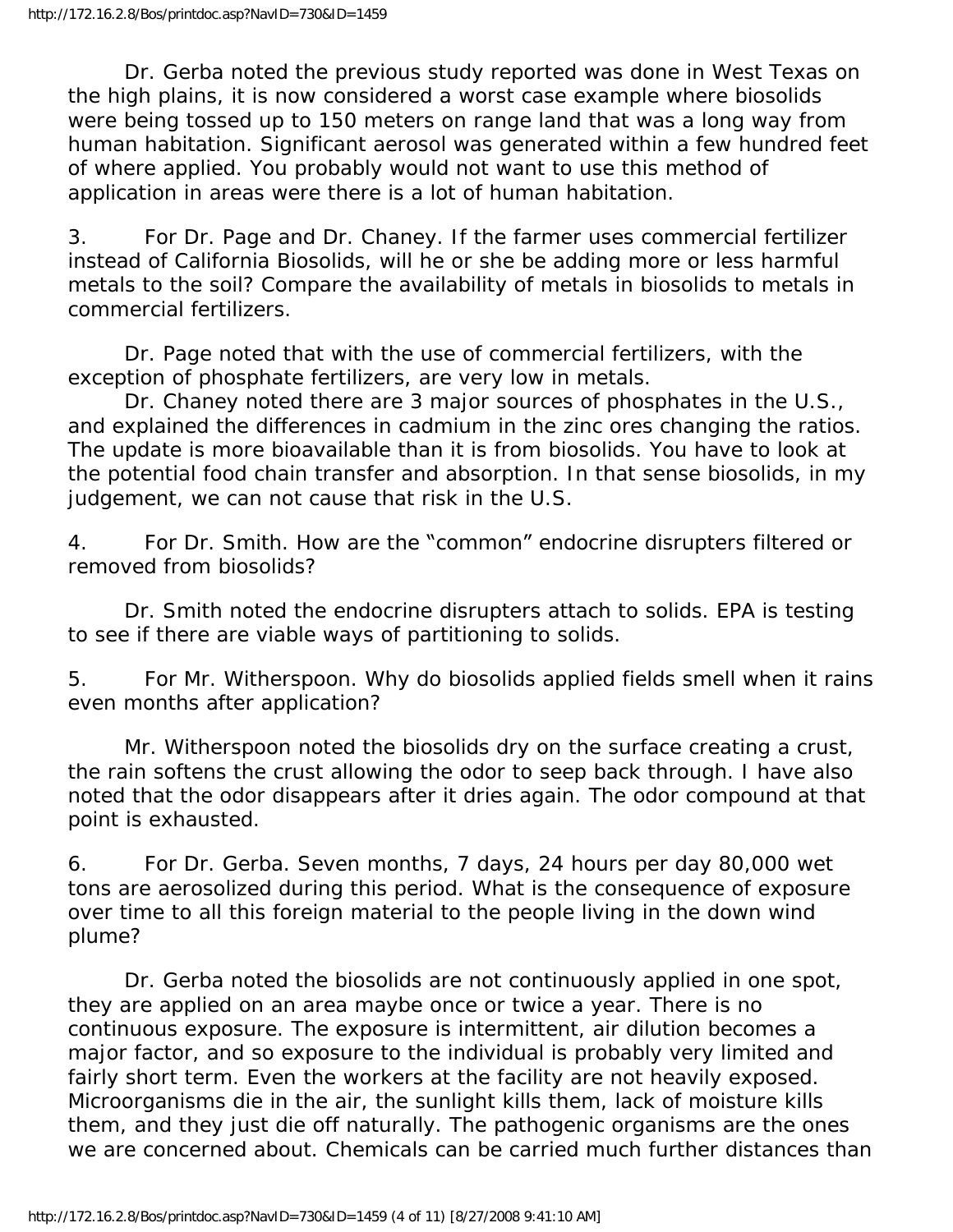microorganisms. The amount that actually goes into the air is very very small.

7. For Dr. Page. Do you agree, since you sit on the commission in Riverside County, that the application of Class B being banned in your county was appropriate?

 Dr. Page noted the major complaint from the citizens of Riverside County was odor. As far as I know, no health effects were associated with application of Class B biosolids. There are other factors in Riverside County. Manure is very commonly used; the populace tends to confuse the odors from manure with odors from biosolids or sewage sludge. Many of the complaints associated with odors were traced to animal manure as opposed to biosolids. I do not agree or disagree with the ban; this is a community decision.

8. For Ms. Fondahl. Is there a daily limit on tonnage, both staged and/or spread? Has there ever been a consideration of either a pathogen or odor plume level in relation to daily tonnage?

 Ms. Fondahl. In terms of daily tonnage, there is a tonnage limit per field based on the amount of nitrogen the field needs for the crop that is grown but not a daily tonnage limit. Ms. Fondahl noted she has not heard anything regarding plume levels.

9. For Mr. Witherspoon. Does injecting biosolids underground significantly reduce odors? If so, how financially plausible would it be to require that all biosolids used in Solano County be injected? Would it be too much of a financial burden on farmers?

 Mr. Witherspoon noted injecting biosolids as a liquid is an excellent way to reduce the odors. The more solid the biosolids the easier it is to apply on the surface and then till in immediately afterwards with the same benefit. It is more expensive to inject because more labor and equipment are required.

10. For Dr. Gerba. Based on your knowledge of bioaerosol sampling in Solano County, what do you feel are the relative risk of land applying biosolids and what setbacks should be maintained from urban centers? How does wind affect bioaerosol transport?

 Dr. Gerba noted with the evidence that he has the 503 Regulations for setbacks seem adequate. Wind speed makes a difference with the increase of spreading of microorganisms with high wind speeds, and feels spreading could be regulated at certain wind speeds.

11. For Dr. Page. How applicable are European biosolids standards to the situation in the U.S. and Solano County specifically? Last week Dr. Ruben suggested that regulators in Europe are having a difficult time implementing the precautionary principle.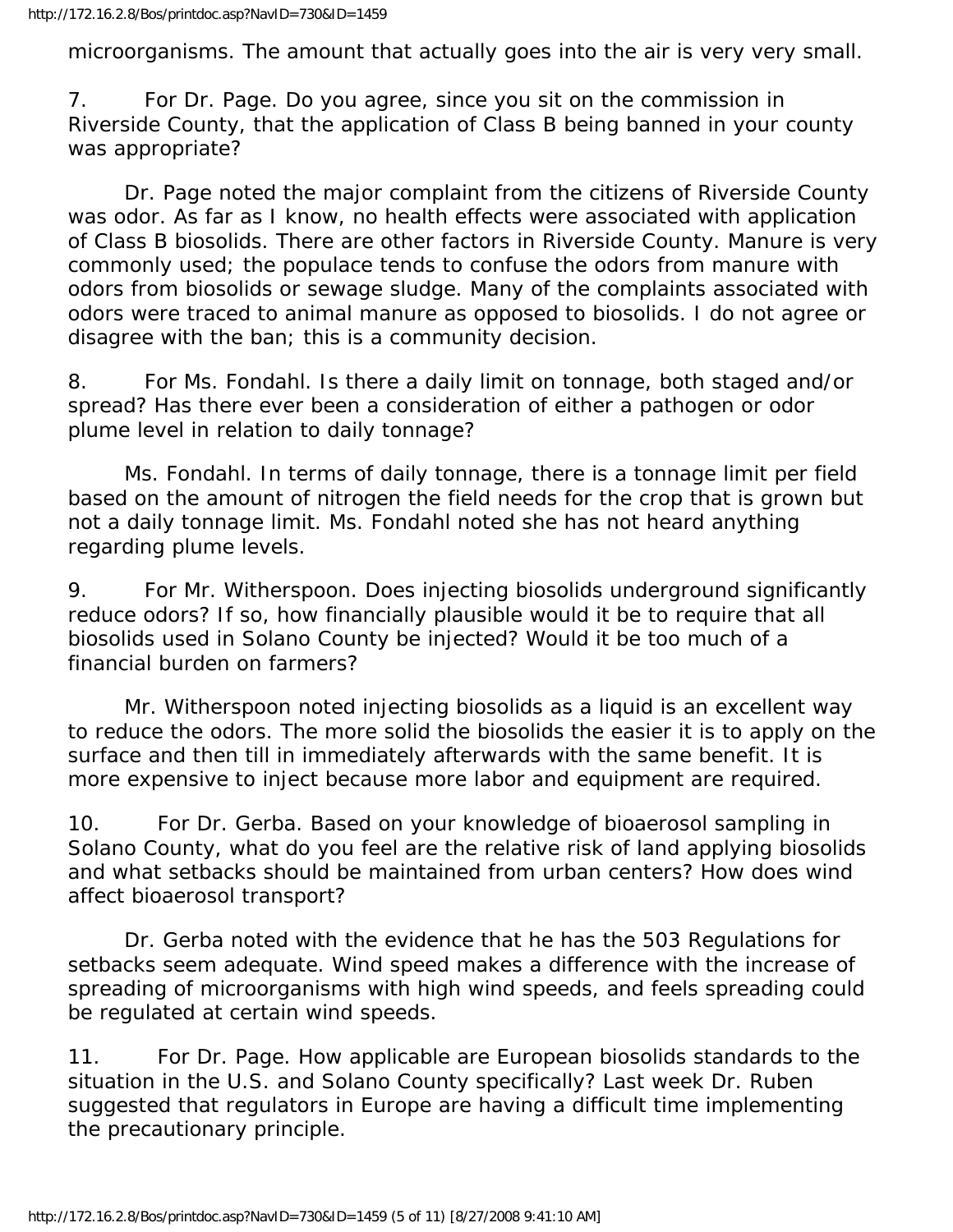Dr. Page feels there is no scientific basis for the regulations in Europe. The European regulations say that we should no more than double the concentration of a particular element in the soil, some say we should not increase it. There is no relationship between the European regulations and U.S. regulations since they are based on different criteria. In the U.S. the theory is to use the soil to the maximum continuation capacity. In Europe they do not use the soil to its maximum continuation capacity.

 Dr. Chaney noted that Europe does not have evidence that the U.S. numbers are wrong, just that they philosophically elect to go with the lower rate.

12. For Dr. Chaney. What is your view of the "Case for Caution"? Is it a credible document or overstatement?

 Dr. Chaney noted there are three points of disagreement between the group's recommendation of the USDA group that has done much research on biosolids use. If I find that every metal related case is false, I think I have made my point.

13. For Ms. Smith. Is there any evidence that Endocrine Disrupter chemicals from biosolids are affecting human or animal health?

Ms. Smith noted this area has not be directly looked at.

14. For Mr. Witherspoon. What odors or VOC's are emitted during the desiccation of surface land applied biosolids? What is the "output" when the activity of staging and spreading goes on for 7 months, 7 days a week? Do these odors contribute to ground level ozone (smog)?

 Mr. Witherspoon noted that in the Pennsylvania study trace organic compounds as well as some deodorants, ammonia and sulfur were found. Staging does allow for the deodorant to come out and will last for small periods of time. In relation to ozone the traces of the organic compounds are very small in relation to emissions from a car.

15A. For Dr. Page. During my commute on Highway 12, I noticed on two occasions that a steam rose up and covered areas that had been sludge applied. What is the effect on our water supply and the effect on the environment downstream?

15B. For Dr. Gerba. Would a flooded field, which had been field applied 3 months earlier, pose a health hazard if that floodwater ran off the field in an uncontrolled way?

 Dr. Page noted that relating to a flooded field applied 3 months earlier, there is significant pathogen die off by the time there is enough saturation to get to the surface water it would be so diluted and would not present a risk. You must also consider all the animal droppings, cat and dog droppings, which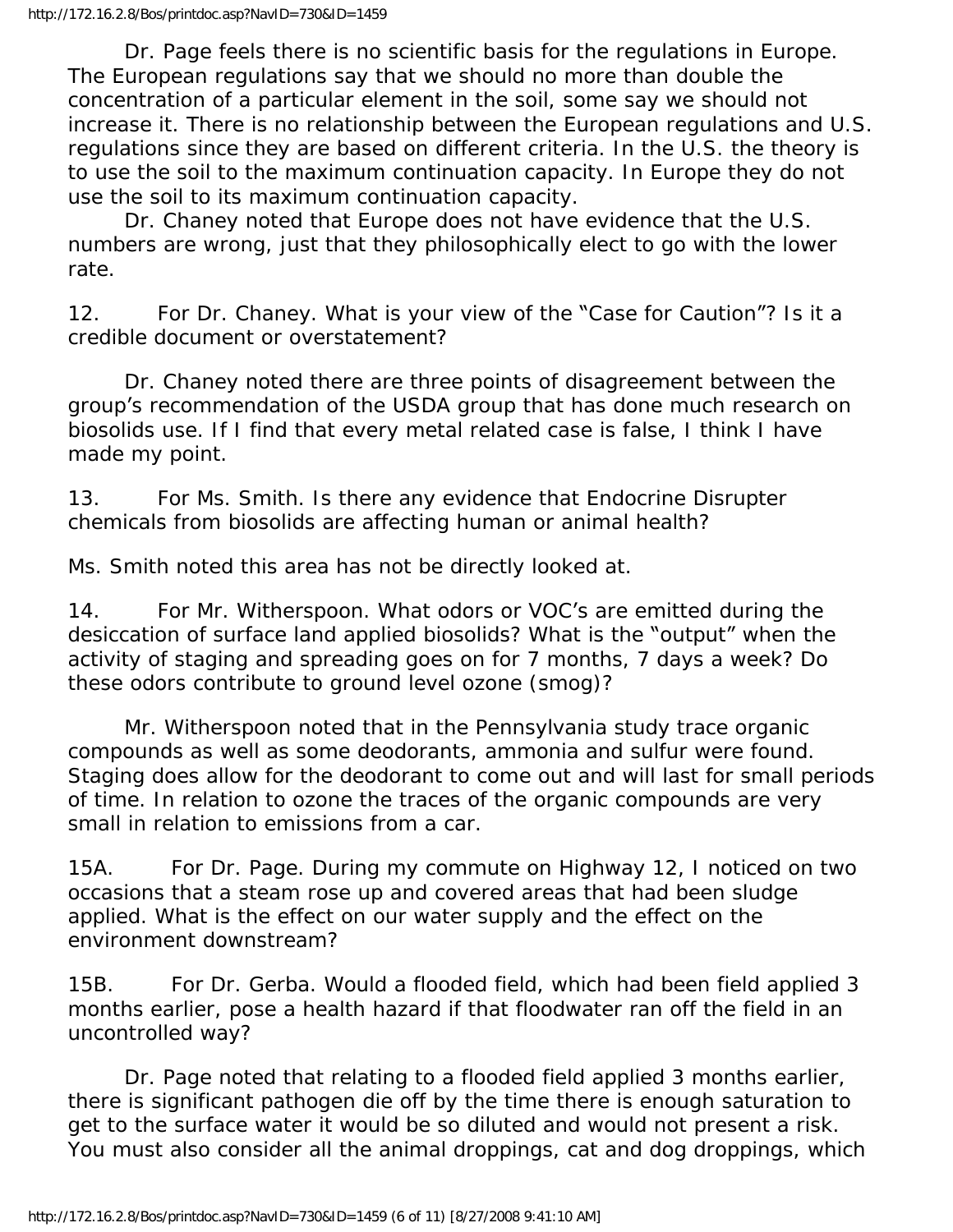create much more contaminated water than you would get from a field of biosolids. The real issue is there significant rain in 24 to 48 hours after the field is applied with biosolids, which have been looked at. Generally the die off of viral pathogens is so great that by the time the runoff gets to a stream it would be so diluted that the risk would be insignificant.

 Dr. Gerba feels it depends on the particular metal being referred to. Many of the metals are bound to soils, and any runoff would be in terms of particulate runoff not in terms of soluble runoff. There are some metals that are easily soluble, and could leave the field and enter streams in soluble form. In my experience, regulations would say that no runoff is permitted.

15. For Dr. Gerba. Put the risk of being exposed to pathogens in bioaerosols to that of everyday activities we perform voluntarily. Is it more or less of a risk?

 Dr. Gerba noted that the risk of being near a sewage treatment plant, based on studies, is far greater that what we see in the biosolids. Biosolids have a lot of particulate matter, which helps with the rapid settlement of microorganisms. Flushing a toilet also creates a great aerosol.

16. For Ms. Fondahl. What is the annual budget of EPA, Federal, Region 9, and State of California? Why is there a court order involved with the NRC study and research?

Ms. Fondahl noted in terms of the amount of staff dedicated to biosolids the issue has been raised by people in different offices and headquarters and the region, there continues to be prioritizing of what we are working on. There are a number of other higher priorities. In the future it does not look like there will be additional staffing at the regional level. There have been some funds out there for regional research to address the NRC issues raised, and we are trying to prioritize those now.

17. For Dr. Gerba. EPA scientist David Lewis has presented evidence recently that staphaureus is linked to biosolids. His research shows that staphaureus grows in biosolids after it has been spread, introduced through vectors, such as flies. Have you reviewed his research?

Dr. Gerba noted his own study of staphoreous, which there is none in biosolids, and has note seen the papers where staphoreous is grown in biosolids. Mr. Gerba would be quite amazed if staphoreous is grown in biosolids since it is a normal skin inhabitant and doesn't really occur in the environment, even in background soils.

18. For Dr. Page. All fields in Solano County are pastures for livestock. What is the consequence of livestock grazing on these fields? Pasture fields do not have their sludge tilled under.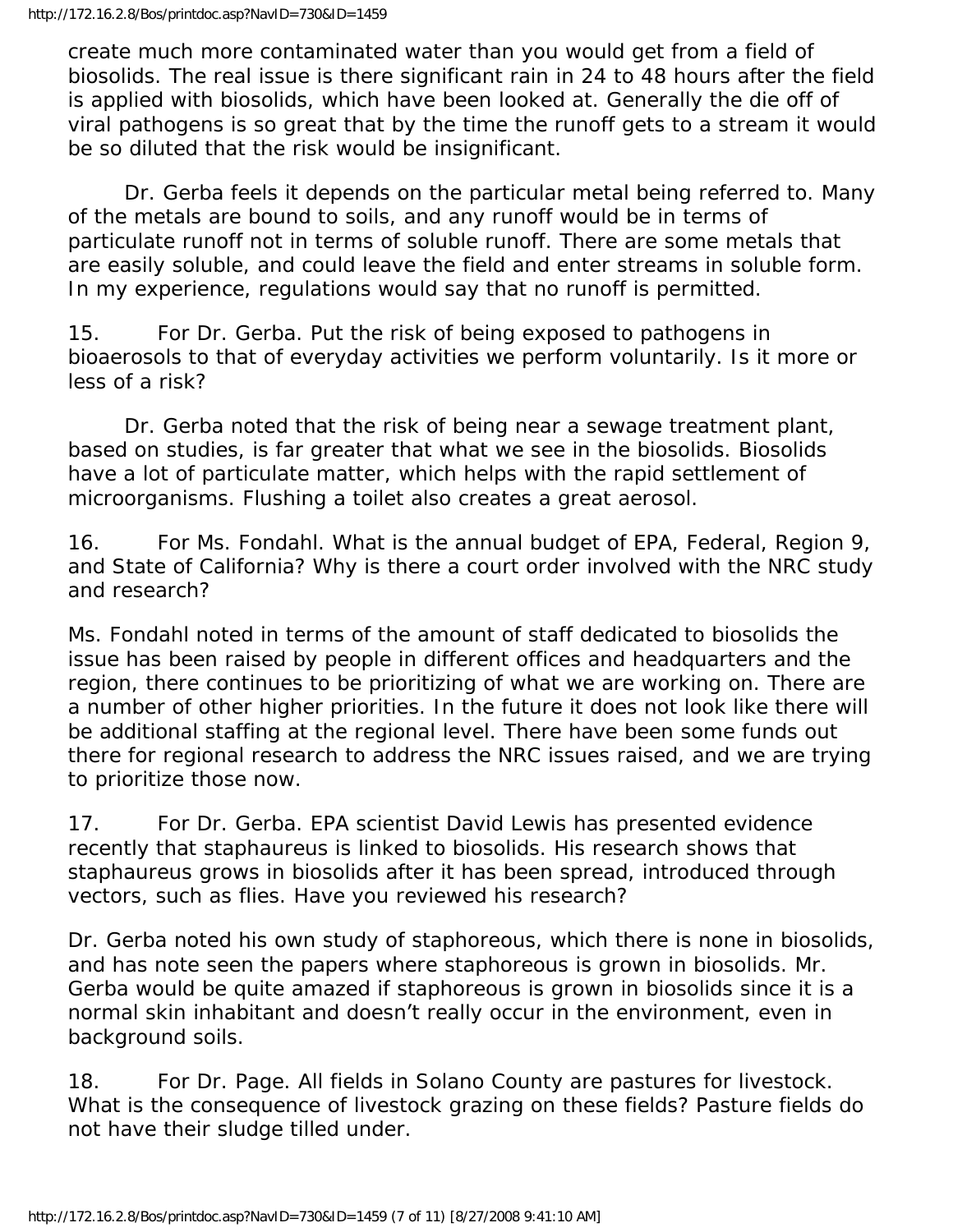Dr. Page noted it is best to incorporate biosolids where possible. Metals are greater in biosolids than in the soil so the more biosolids an animal may ingest the greater the metals in the animal intake.

Dr. Chaney noted that if you look at the data we find there is no adverse effect of the metals on the health of livestock in any study conducted around the world.

19. For Dr. Gerba. The NAS Report suggested implementing a new pathogen risk assessment. How would this work and what do you think it will show?

 Dr. Gerba agrees that a new pathogen risk assessment to reduce uncertainty with risk is needed. The technology has greatly evolved over the last 10 years. Currently we are gathering the numbers that can be used in a quantitative risk assessment to get a better handle on what the risk may actually be.

20. For Dr. Chaney. Can you explain why one farmer that had his cows on a land applied field right after the 30 days, that out of 400 cows only 100 cows conceived.

 Dr. Chaney noted where experiments have been done there have been no adverse effects on conception.

22A. For Ms. Fondahl. Since you are charged with enforcement in the South Western United States, how many wastewater treatment plants have you inspected in the last 12 months? How many EPA personnel are assigned to enforcement in the South West region?

 Ms. Fondahl noted she has inspected about 40 plants in the last year, and is the only one doing it at the regional level. It is difficult to inspect application sites; this is something that needs to be handled at a local level where someone can go out once a week to see what is going on. There has been some work at the Regional Water Control Board level with inspections, generally they will inspect if the application site is near the treatment plant.

22B. For Dr. Gerba. Besides EPA, does industry support your research? Since biodegradation continues as biosolids lie in fields for months, are you measuring it continuously for long periods of time? How does wind speed affect bioaerosol dispersion?

Dr. Gerba noted usually pathogens can not be detected after 2 days.

23. For Dr. Gerba. Why are there such strict NIOSH Regulations for sludge (field) workers if nothing exists to harm the workers?

Dr. Gerba noted there are only general sanitation regulations that the field workers must follow.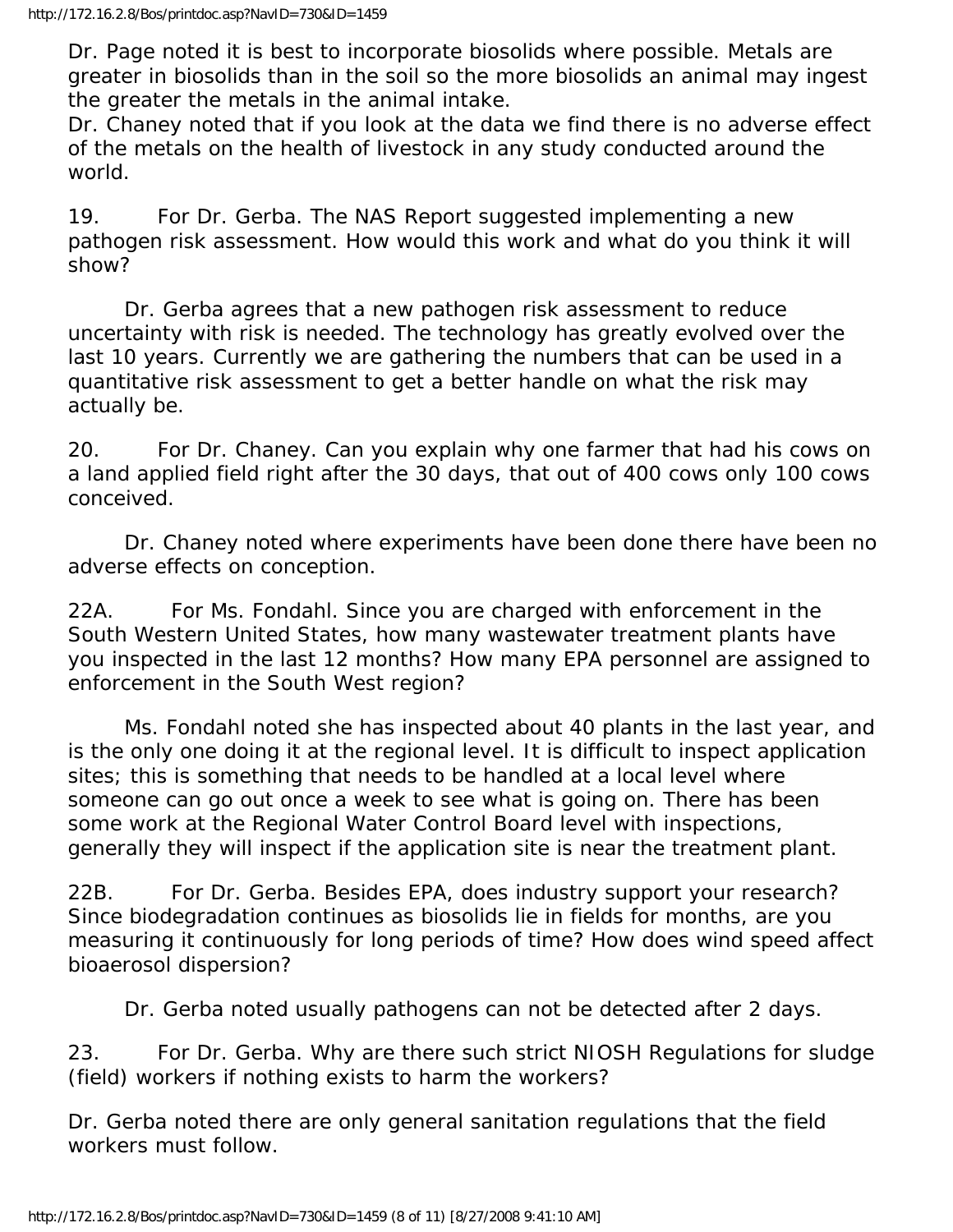Dr. Chaney noted an Ohio case dealing with biosolids that had not even been treated to Class B, people did not wash their hands and the minimum heath protection and treatment of the biosolids to Class B was needed.

24. For Dr. Page. Why do farmers want biosolids as fertilizer/soil conditioner?

Dr. Page noted biosolids, as an organic amendment in our environment, is beneficial to soils. The farmers want the biosolids for the nitrogen and phosphorus concentrations, which at appropriate levels can satisfy the needs of plant making it is then not necessary to apply nitrogen fertilizer.

25. For Dr. Gerba. Would you answer how a 2-year-old gets a lung infection, if biosolids Class B is so great? The sludge was applied next to our property and within 2 weeks my 2-year-old got the adenovirus. Are you going to say he is 1 in 100 statistics to be part of the sludge progress?

 Dr. Gerba noted the virus is a common respiratory infection among children. Trying to find a source for the virus is antidotal, you can not really prove the cause.

26. For Ms. Smith. You spoke of all the new studies the EPA will do on Endocrine Disrupters in biosolids. Will there be a report on this subject? If so, when will it come out?

 Ms. Smith noted the research being done is looking for ways of managing a sewage treatment plant in a way that reduces the affluent concentrations of Endocrine Disrupters. In 2005, the EPA is under Court Order, there will be EPA approved methods for Endocrine Disrupters that are specifically designed for use in getting a new chemicals on board, however she is working with the State of California to implement some of the new tools that were not designed for the purpose for which they are being used. The areas being address relative to Endocrine Disrupters are in wastewater treatment plant management, and with concentrated animal feeding operations.

27. For Dr. Gerba. Please address relative risks to groundwater between biosolids and septic tank effluent in terms of viruses and bacteria. From biosolids what research is there on transport and from septic tanks what is transport potential in shallow groundwater?

Dr. Gerba noted basically viruses have a potential for contaminating ground water, but are tightly bound to biosolids, attempts to leach them off have failed. Wastewater viruses will migrate in the soil, for some reason viruses do not come off the biosolids. There is more potential for septic tanks contaminating ground water than biosolids, as studied in Florida.

28. For the Panel. How would Part 503 Risk Assessments change if metals,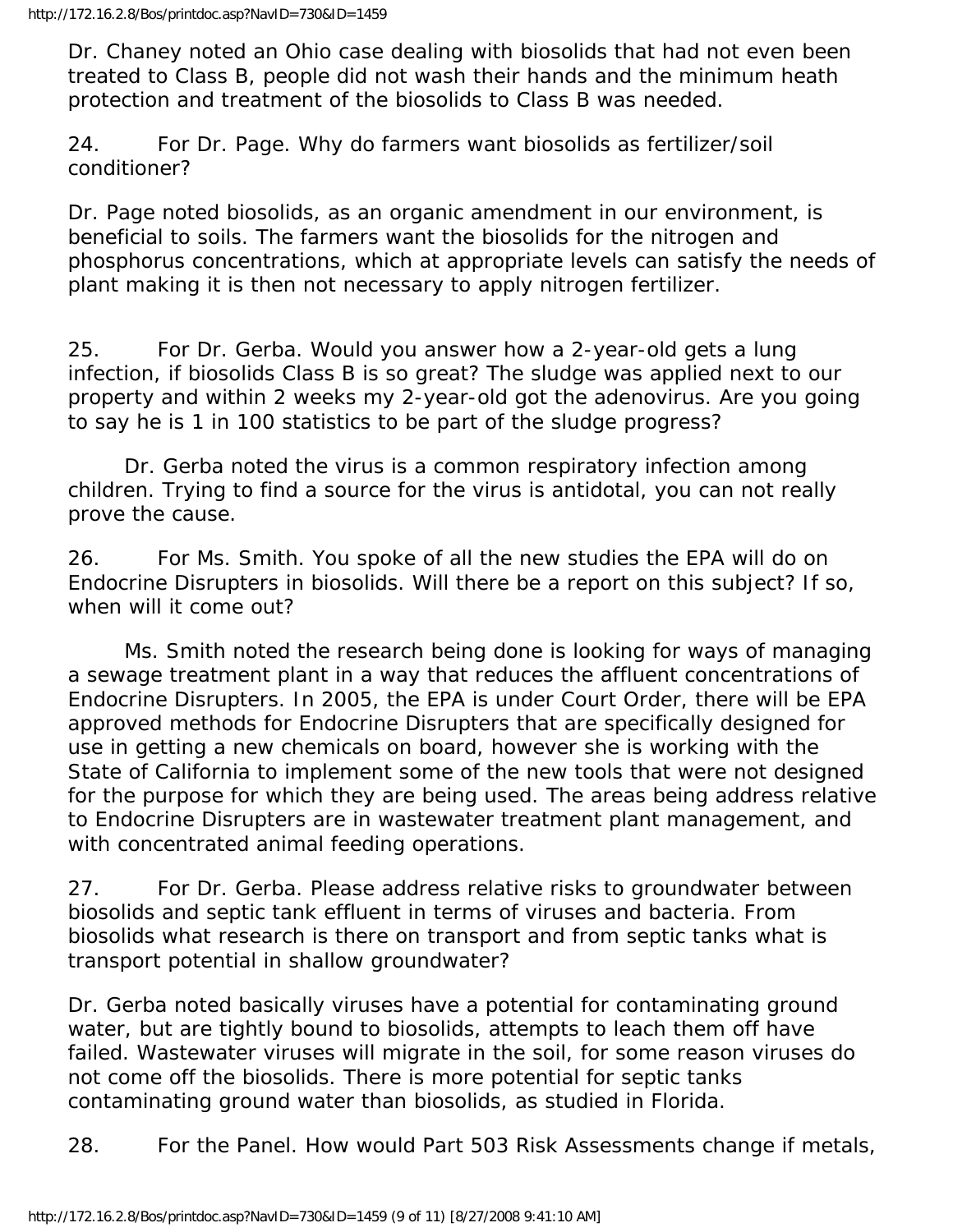organic compounds, and pathogens were considered in combination rather than separately?

Dr. Page noted it would be a statistical nightmare.

 Dr. Gerber noted the risks are defined differently. The risk of pathogen is infection; the risk of toxic compounds is death. It is hard to equate the risks equally.

#### PUBLIC COMMENT

APPEARANCES BY JUNE GUIDOTTI, DR. CHLOE BOETTCHER, PAT STOKES, DAVE HEMPSTEAD, IRENE HEMPSTEAD, MICHAEL MORTENSEN, FRED KOGLER, JUNE ROWAN, CASANDRA DANA, ROBERT WEST AND BONNIE JONES

 June Guidotti submitted a packet of information, incorporated herein by reference, that included several letters and reports regarding anaerobic composting. Ms. Guidotti requested an Environmental Impact Report (EIR) be done to protect our farmlands and wetlands from the ground up metal that is in the sludge, birth control residue from urine, and would like the Board to consider a study done by U.C. Davis and the studies submitted that takes the odors out of the sludge. Ms. Guidotti also mentioned burning of her throat, odors, flies, and the protection of the drinking water.

 Dr. Chloe Boettcher noted documentation that is available on the Internet that refutes much of the information presented at this meeting. Additional background research is needed.

 Pat Stokes spoke against the spreading of biosolids. If there is no danger, why are biosolids no longer dumped into the ocean? If spreading is not stopped it could be killing human life. Ms. Stokes submitted a report "Compact Power – Solutions to Waste", incorporated herein by reference.

 Dave Hempstead asked why people have a right to dump poison next to his property? His property could be contaminated, and is now experiencing health problems. Mr. Hempstead noted frustration with the information being presented.

 Irene Hempstead voiced concern regarding sludge trucks passing by their home 7 days a week 24 hours a day.

 Michael Mortensen noted there are 2 sides to this issue, 2 areas of research with only one side being presented at this meeting. Mr. Mortenson expressed his frustration with the one sided presentation.